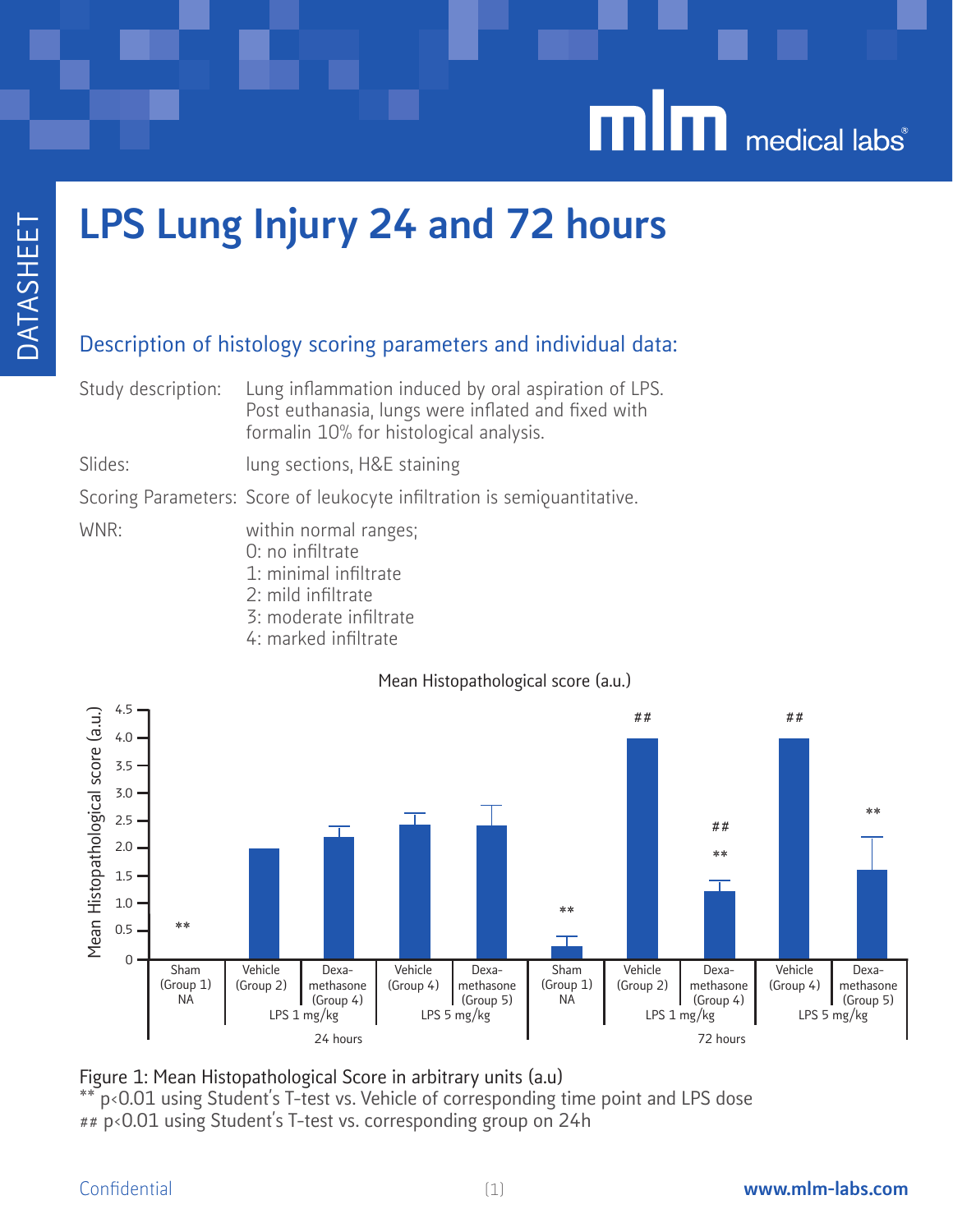

## Biomarker Level in BALF

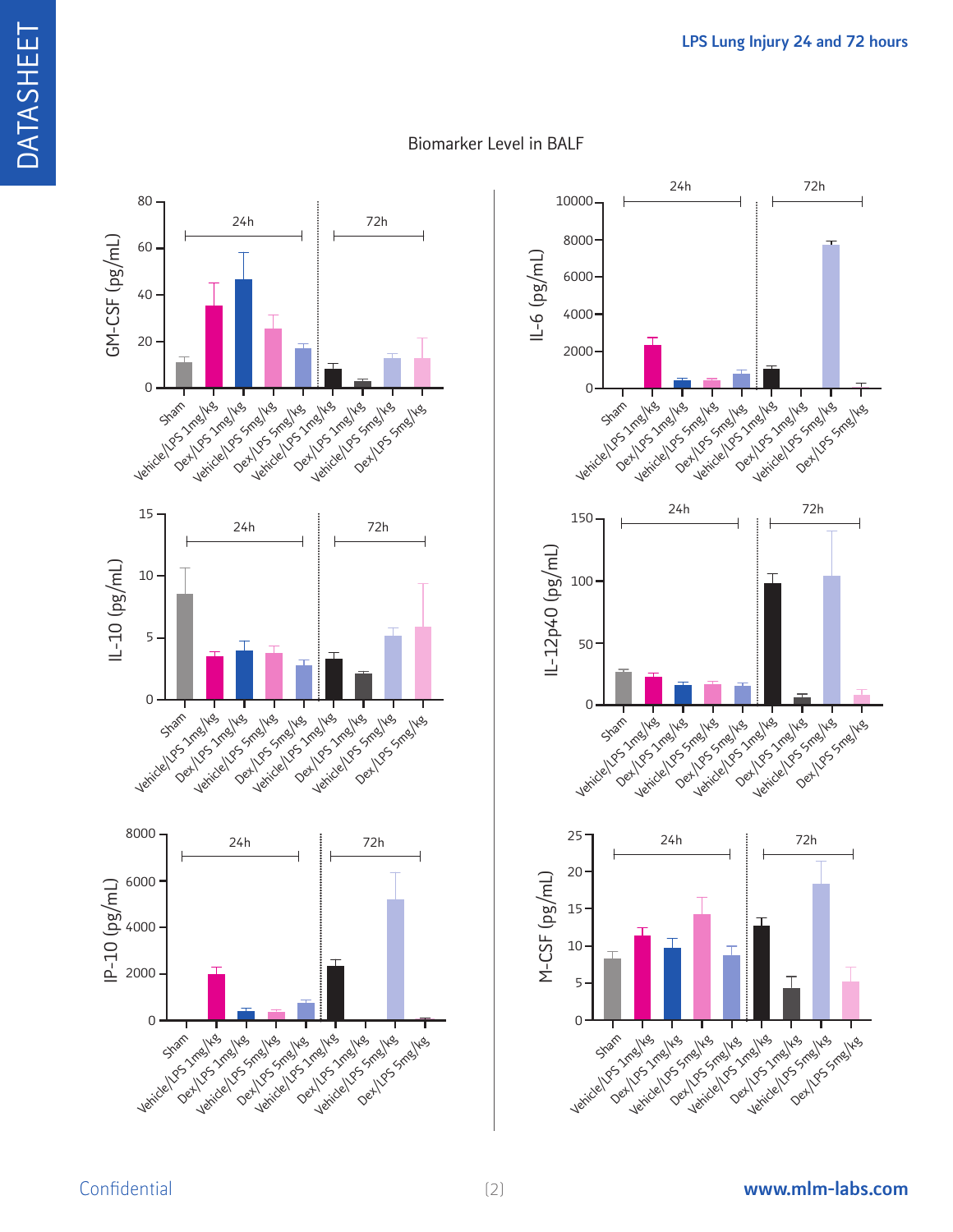



Total Protein Level in BALF